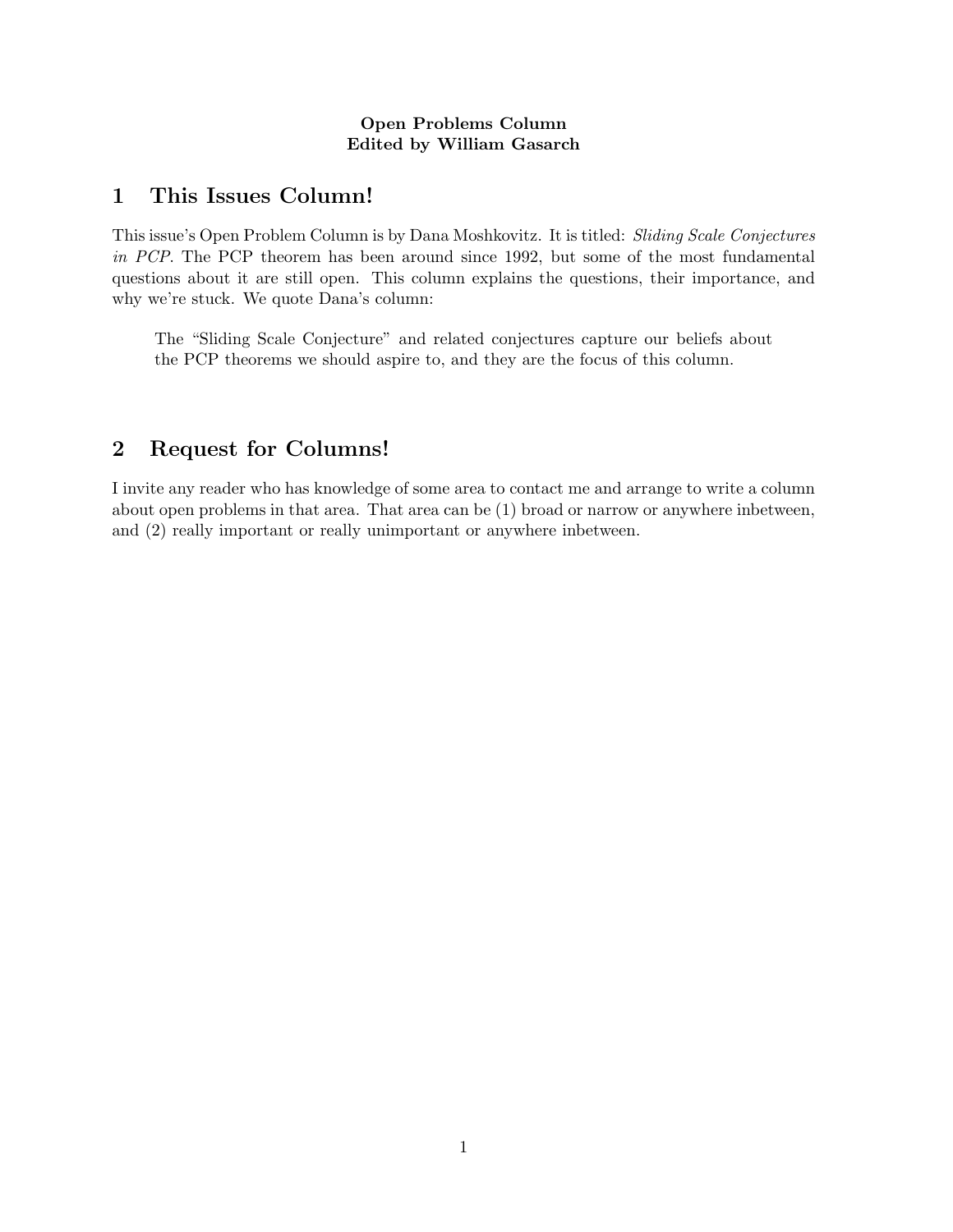# Sliding Scale Conjectures in PCP

Dana Moshkovitz <sup>∗</sup>

July 30, 2019

### 3 Introduction

The PCP (i.e., Probabilistically Checkable Proofs) Theorem [8, 7, 22, 5, 4] states that any mathematical proof can be converted to a format that can be checked by a verifier making only a constant number of queries to the proof. The verifier picks the queries in a randomized way and might err with low probability.

Despite three highly successful decades of research on PCP, we're far from having an "ultimate" PCP theorem in which the randomness complexity of the verifier, the number of queries the verifier makes, the alphabet size of the proof, and the error probability of the verifier are all, simultaneously, as low as they could be. The lack of such a PCP theorem prevents us from obtaining optimal hardness of approximation results for problems like CLOSEST VECTOR PROBLEM, DIRECTED SPARSEST CUT and CONSTRAINT SATISFACTION PROBLEM over large alphabet.

The "Sliding Scale Conjecture" and related conjectures capture our beliefs about the PCP theorems we should aspire to, and they are the focus of this column. There are tradeoffs between the different parameters, and the conjectures ask for optimal tradeoffs. The name "Sliding Scale Conjecture" was coined by Shafi Goldwasser in talks she gave on her joint work with Bellare, Lund and Russell [11]. Goldwasser focused on the tradeoff between the alphabet size and the error probability – as the alphabet becomes larger (the "window" into the proof slides up), the error probability can be made lower. Personally, I'd like to think of the error probability  $\varepsilon$  as doing the "sliding", and have the rest of the parameters adjusted accordingly. In this column I'll describe the conjectures, their applications and where current research stands with respect to them.

### 4 The Conjectures

Without further ado, let us state the main conjecture:

**Conjecture 4.1** (Sliding Scale Conjecture [11]). There exists  $\varepsilon_0 = \varepsilon_0(n) = 1/\text{poly}(n)$ , so for any  $\varepsilon \geq \varepsilon_0$ , there exists  $\Sigma$  of size  $\text{poly}(1/\varepsilon)$ , such that every NP language L has a PCP verifier that on input x of size n uses  $r = O(\log n)$  random bits to make  $q = O(1)$  queries to a proof  $\pi$ over alphabet  $\Sigma$ , and:

• Completeness: If  $x \in L$ , then there exists  $\pi$ , such that the verifier always accepts.

<sup>∗</sup> danama@cs.utexas.edu. Department of Computer Science, UT Austin, USA. This material is based upon work supported by the National Science Foundation under grants number 1218547 and 1648712.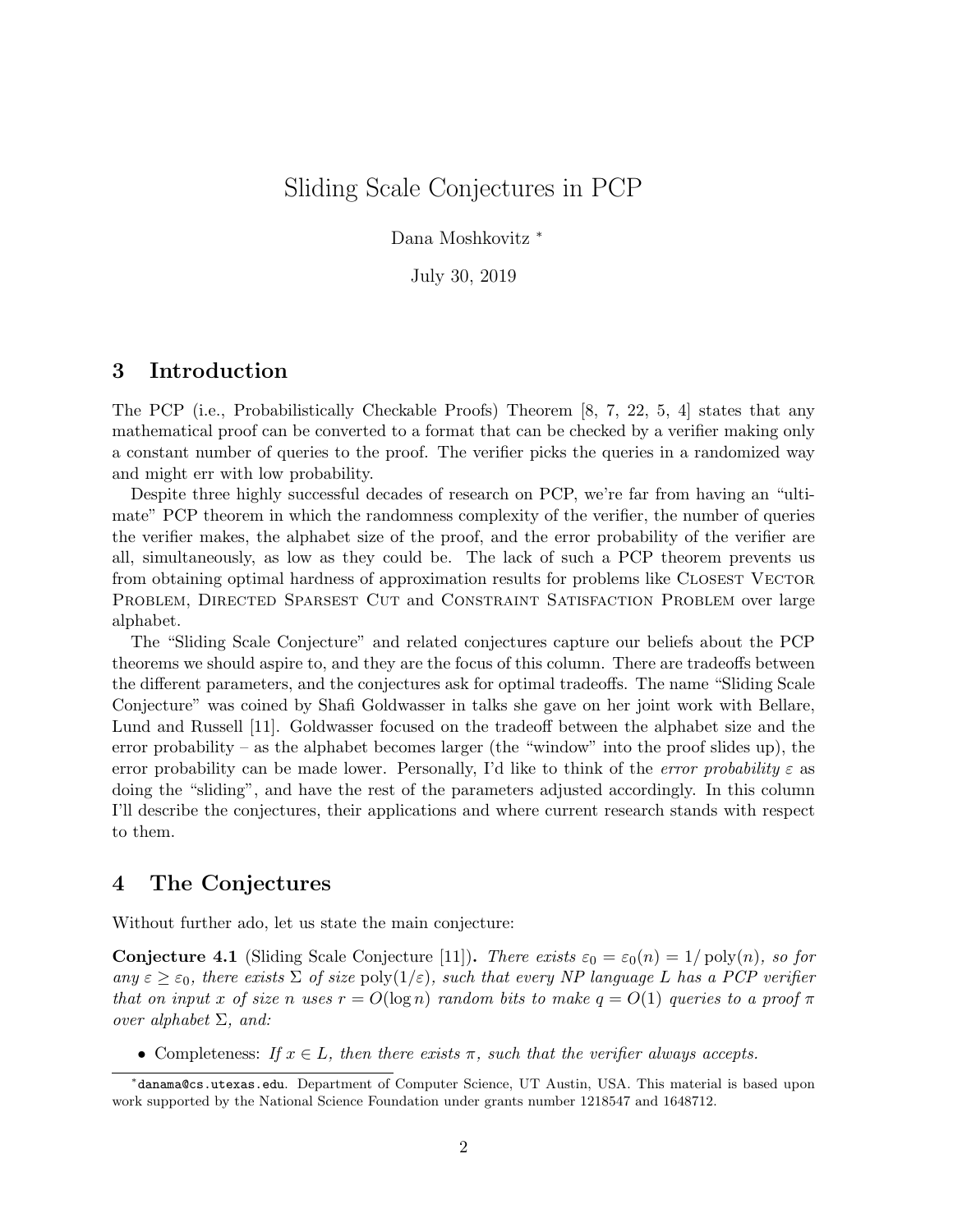• Soundness: If  $x \notin L$ , then for any  $\pi$ , the probability that the verifier accepts is at most  $\varepsilon$ .

To clarify the parameters: As usual in PCP, the focus is on verifiers that use only  $r = O(\log n)$ random bits where n is the size of the input x. The reason is that it implies a standard NP verifier with a  $poly(n)$ -sized proof by enumerating all possible settings of the random bits. The lowest the error probability  $\varepsilon$  can be is exponentially small in the randomness r, which is polynomially small in n. The number of queries q should be a universal constant, independent of the error  $\varepsilon$ , preferably the minimum 2 queries. It is easy to amplify existing PCP Theorems to achieve error  $\varepsilon$  using  $\Theta(\log(1/\varepsilon))$  queries, but then the number of queries is not a universal constant. the alphabet size must be at least polynomially large in  $1/\varepsilon$ , since a random assignment satisfies the verifier with probability  $1/|\Sigma|^q$ .

The paper [11] came out in 1993, shortly after the PCP Theorem was first proved. In the years since, researchers perfected techniques for proving optimal inapproximability results based on the PCP Theorem [10, 24]. PCP of a certain type ("projection PCP") is the basis of those optimal results. Projection PCPs have two queries, and the answer to the first query uniquely determines a satisfying answer to the second query, but not vice versa<sup>1</sup>. The optimization problem associated with such PCPs is called LABEL-COVER:

**Definition 1** (Label-Cover). The input is a bipartite graph  $G = (X, Y, E)$ , alphabets  $\Sigma_X$ ,  $\Sigma_Y$ , functions  $\{f_e:\Sigma_X\to\Sigma_Y\}_{e\in E}$  and sets  $\{V_x\subseteq\Sigma_X\}_{x\in X}$ . We say that assignments  $A:X\to\Sigma_X,$  $B: Y \to \Sigma_Y$  satisfy an edge  $e = (x, y) \in E$  if  $A(x) \in V_x$  and  $f_e(A(x)) = B(y)$ . The goal is to find assignments to the vertices that satisfy as many edges as possible.

The Projection Games Conjecture is that the Sliding Scale Conjecture holds even for projection PCP. In other words, LABEL-COVER is NP-hard to approximate as follows:

**Conjecture 4.2** (Projection Games Conjecture, [31]). There exists  $\varepsilon_0 = \varepsilon_0(n) = 1/\text{poly } n$ , so for any  $\varepsilon \geq \varepsilon_0$ , there are  $\Sigma_X, \Sigma_Y$  of size  $\text{poly}(1/\varepsilon)$ , such that it is NP-hard given LABEL-COVER on inputs of size n with alphabets  $\Sigma_X, \Sigma_Y$ , to distinguish whether all edges can be satisfied of at most  $\varepsilon$  fraction can be satisfied.

One may also ask for a version of the Projection Games Conjecture where the reduction from SAT is very efficient:

**Conjecture 4.3** (Projection Games Conjecture, almost linear size [31]). For any  $\varepsilon = \varepsilon(n) > 0$ , SAT on input  $\varphi$  of size n can be reduced to LABEL-COVER on inputs of size  $n^{1+o(1)}$  poly $(1/\varepsilon)$ with alphabets  $\Sigma_X, \Sigma_Y$  of size poly $(1/\varepsilon)$ , such that: If  $\varphi$  is satisfiable, then there exists an assignment that satisfies all edges in LABEL-COVER, while if  $\varphi$  is not satisfiable, then at most  $\varepsilon$  fraction of the edges can be satisfied.

It is believed that SAT on input of size n requires exponential time  $2^{\Omega(n)}$  ("The Exponential") Time Hypothesis" [26]). Under this assumption, Conjecture 4.3 shows that approximating LABEL-COVER up to factor  $\varepsilon$  requires nearly exponential time.

In hardness of approximation reductions, one typically starts with a LABEL-COVER instance and then encodes the alphabet symbols with some code of special structure. To use  $\varepsilon =$  $1/poly(n)$  in such reductions one might want to use the Hadamard code, which requires the projections to correspond to linear functions. Since there is an efficient algorithm that solves a fully satisfiable system of linear equations, in this case there must be completeness error too:

<sup>&</sup>lt;sup>1</sup>In unique PCP, the answer to each one of the two queries uniquely determines a satisfying answer to the other query. This is a more restricted PCP, whose existence with parameters analogous to what is known for projection PCP is only conjectured [28].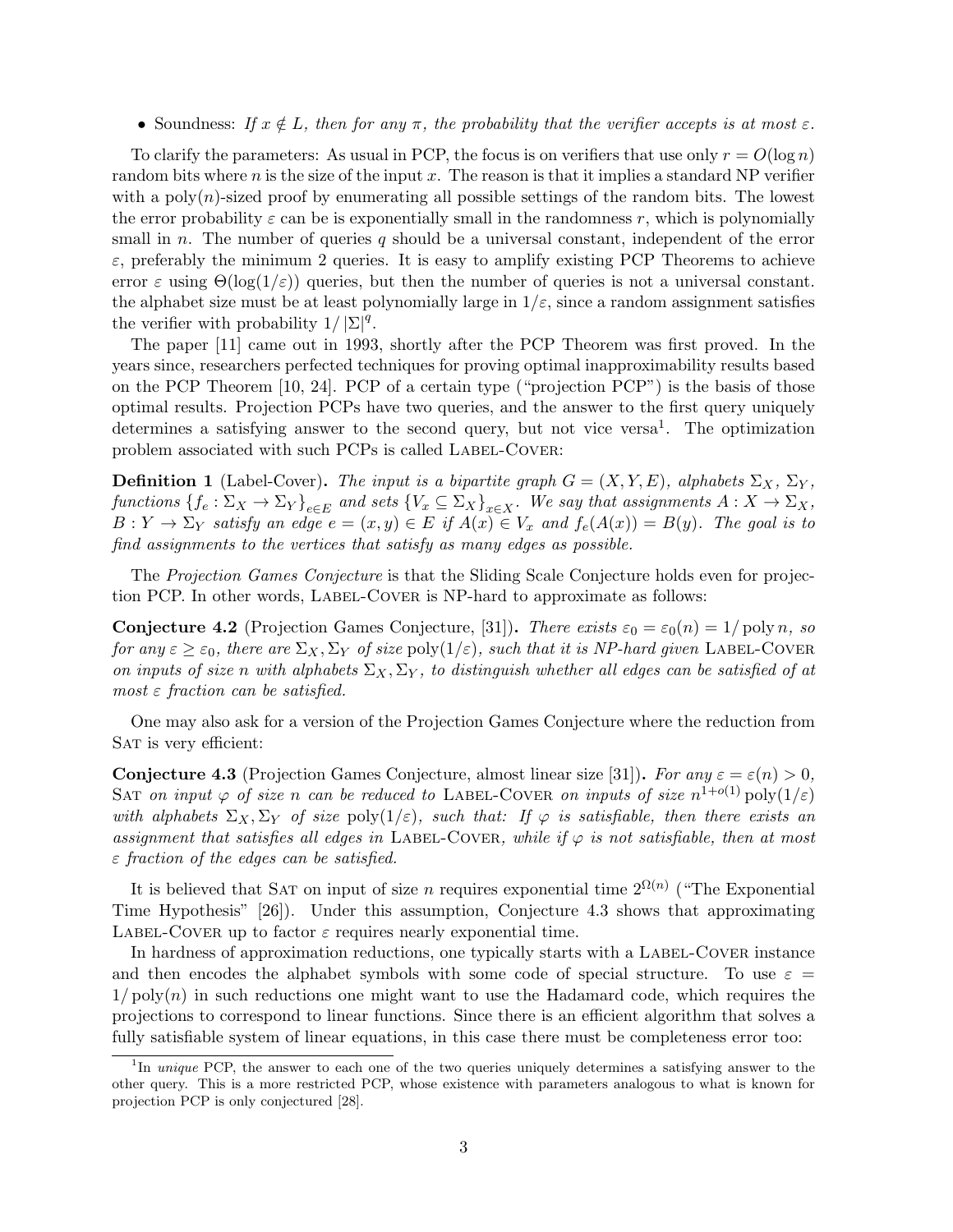**Conjecture 4.4** (Linear Projection Games Conjecture, [31]). There exist  $\varepsilon_0 = \varepsilon_0(n) = 1/\text{poly } n$ and  $\delta_0 = \delta_0(n) = 1/\text{poly } n$ , so for any  $\varepsilon \geq \varepsilon_0$  and  $\delta \geq \delta_0$ , there are  $\Sigma_X, \Sigma_Y$  that are vector spaces of size that depends on  $1/\varepsilon$ ,  $1/\delta$ , such that it is NP-hard given LABEL-COVER on inputs of size n with alphabets  $\Sigma_X, \Sigma_Y$  and  $\{V_x\}_x, \{f_e\}_{e \in E}$  that are linear, to distinguish whether  $1-\delta$ fraction of the edges can be satisfied or at most  $\varepsilon$  fraction can be satisfied.

For some applications it is useful to have certain structural properties on the graph G underlying LABEL-COVER. The structural properties include: regularity, low degree and pseudorandom structure:

**Conjecture 4.5** (Projection Games Conjecture, structured graph [31]). There exists  $\varepsilon_0$  =  $\varepsilon_0(n) = 1/\text{poly } n$ , so for any  $\varepsilon \geq \varepsilon_0$ , there are  $\Sigma_X, \Sigma_Y$  of size poly $(1/\varepsilon)$ , such that it is NPhard given LABEL-COVER on inputs of size n with alphabets  $\Sigma_X$ ,  $\Sigma_Y$  and a bi-regular bipartite expander graph G whose degrees are at most  $\text{poly}(1/\varepsilon)$ , to distinguish whether all edges can be satisfied or at most  $\varepsilon$  fraction can be satisfied.

We remark that there are transformations that convert a general  $G$  to bi-regular with low degree [34], however the transformation that gets the degree of the X vertices  $poly(1/\varepsilon)$  makes the size of  $\Sigma_X$  exponential in poly $(1/\varepsilon)$  (In contrast, the degree of the Y vertices can be made  $\text{poly}(1/\varepsilon)$  without changes to the alphabet).

#### 5 Known PCP Theorems

The known PCP constructions are detailed in Table 1 below with citations. To summarize the table, the lowest error known for LABEL-COVER is  $2^{-\Omega(\sqrt{\log N})}$  where N is the size of the input to LABEL-COVER, but this requires a *quasi-polynomial reduction* from SAT (This follows from the second row of the table with  $\varepsilon = 1/n$  and  $N = n^{\log n}$ ). Under the Exponential Time Hypothesis, this only gives a  $2^{2^{\Omega(\sqrt{\log N})}}$  time lower bound for LABEL-COVER. The lowest error known with near-exponential time lower bound  $2^{N^{1-o(1)}}$  for LABEL-COVER is poly-logarithmically small in N (for some poly-logarithm). For more than two queries, researchers achieved lower error with near-exponential time lower bounds. The larger the number of queries is – the lower the error researchers achieved. With poly  $\log \log N$  queries researchers achieved polynomially small error  $1/N^{\Omega(1)}$ .

In Table 1, size is the size of the instance when reducing from SAT on inputs of size  $n.$  proj means projection. In the projection games constructions in the table the underlying graph can be made an expander (this is implicit in the constructions). For constructions where only a small error probability is mentioned (e.g.,  $2^{-(\log n)^{\beta}}$ ), one can obtain constructions for every  $\varepsilon$ larger than that error by a family of techniques called "composition". Those techniques may increase the number of queries and the size, and hence we only state the result for the smallest error probability (see Subsection 8.2 for more details about composition).

### 6 Approximation Algorithms

What evidence do we have that polynomially small error for PCP is achievable? The dual question is whether there are approximation algorithms for CONSTRAINT SATISFACTION PROBLEM or (the easier) LABEL COVER that approximate to within factors better than polynomial.

LABEL COVER is *provably* hard up to polynomial factors for semidefinite programming based algorithms, both basic ones and strong ones based on a hierarchy of semidefinite programs [14].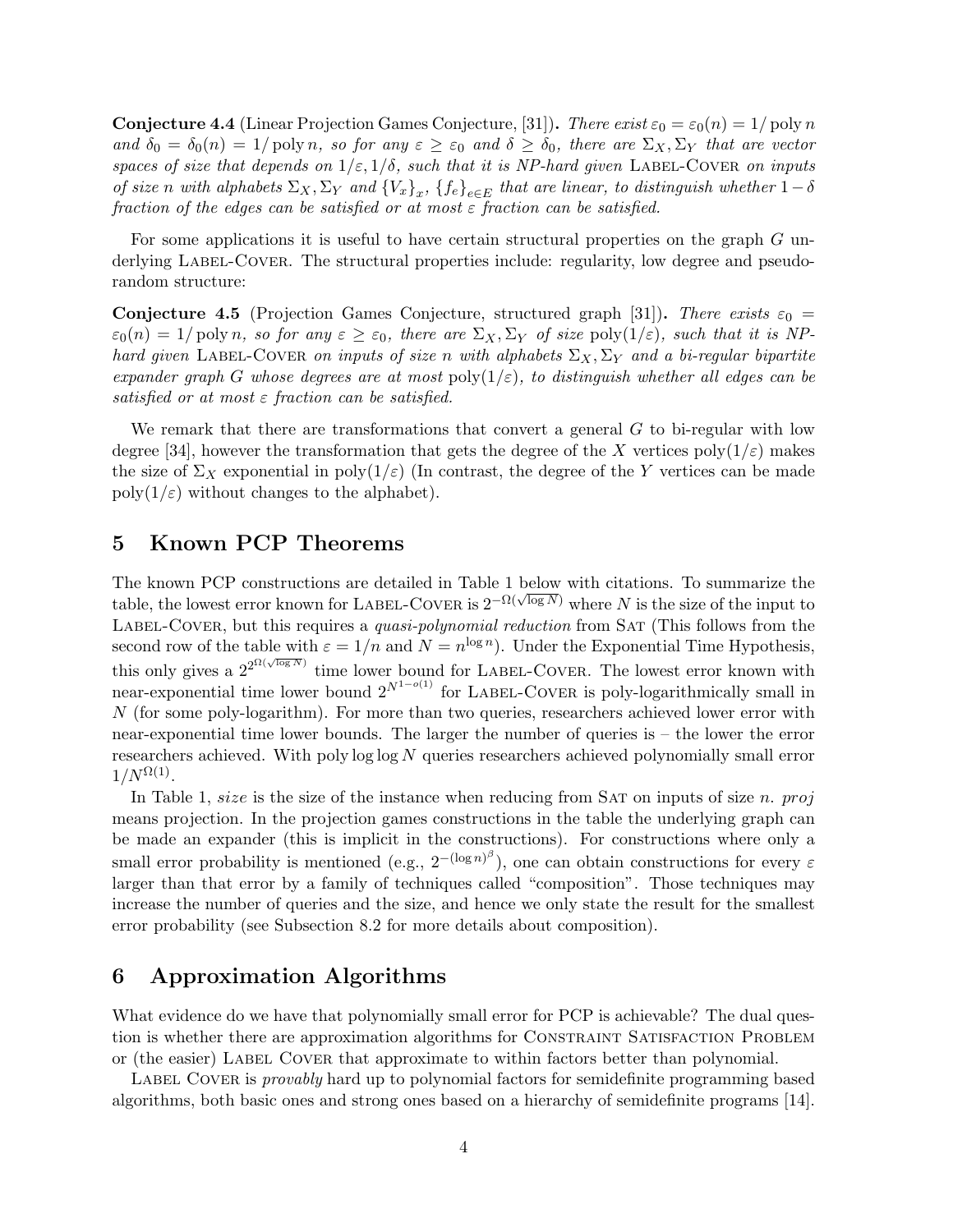| Queries                 | Alphabet                                   | Error                                          | <b>Size</b>                                        | Comments                                 | Ref                          |
|-------------------------|--------------------------------------------|------------------------------------------------|----------------------------------------------------|------------------------------------------|------------------------------|
| $\overline{2}$          | $\exp(\text{poly}(\frac{1}{\varepsilon}))$ | $\varepsilon$                                  | $\frac{n^{1+o(1)}}{n \log(\frac{1}{\varepsilon})}$ | proj, deg poly $(\frac{1}{\varepsilon})$ | [34]                         |
| 2                       | $\text{poly}(1/\varepsilon)$               | ε                                              | $n^{O(\log(1/\varepsilon))}$                       | proj, deg poly $(\frac{1}{\epsilon})$    | $+$ [37]<br>[4]              |
| 2                       | $\exp(1/\varepsilon)$                      |                                                | $\mathrm{poly}(n,1/\varepsilon)$                   | proj, deg poly $(\frac{1}{\varepsilon})$ | $[34] + [21]$                |
| 3                       | $\mathrm{poly}(n)$                         | ' $\exists \beta > 0, 2^{-(\log n)^{\beta}}$ . | $\mathrm{poly}(n)$                                 |                                          | [6, 38]                      |
|                         | $n^{o(1)}$                                 | $\Box \beta > 0, 2^{-(\log n)^{\beta}}$        | $n^{1+o(1)}$                                       |                                          | $[33]$                       |
| $\text{poly}(1/\beta)$  | $O(1/\varepsilon)$                         | $\epsilon \geq 2^{-(\log n)^{1-\beta}}$        | $\mathrm{poly}(n)$                                 |                                          | [17]                         |
| $\text{poly}\log\log n$ | $n^{o(1)}$                                 | 1/n                                            | $\mathrm{poly}(n)$                                 |                                          | $\left\lceil 19\right\rceil$ |

Table 1: Known PCP constructions.

So, one could say that the Projection Games Conjecture is true for semidefinite programming algorithms. What about other algorithms?

The best known efficient algorithms for LABEL COVER are combinatorial. The best known worst-case algorithm gives an approximation ratio roughly  $1/N^{0.233}$  [14]. When the LABEL COVER graph is picked at random, but the constraints are worst-case, there is an efficient algorithm that approximates LABEL COVER to within  $1/N^{3-2\sqrt{2}} \approx 1/N^{0.17}$  [14]. This is the best an algorithmic technique called the log density method could give, and it might be best possible for LABEL-COVER (See discussion in  $[14]$ ).

### 7 Implications

Next we list some of the implications of the conjectures:

- 1. CONSTRAINT SATISFACTION PROBLEM (over large alphabet): The input consists of  $m$ tests over *n* variables, where each test depends on  $q$  variables, and the variables assume values from an alphabet  $\Sigma$ . The task is to assign values from  $\Sigma$  to the variables in a way that satisfies as many tests as possible. The Sliding Scale Conjecture implies hardness up to polynomial factors for polynomial sized  $\Sigma$ .
- 2. 3LIN: The input consists of m linear equations over n Boolean variables, where each equation depends on three variables. The task is to assign the variables so as many equations as possible are satisfied. A random assignment satisfies half of the equations in expectation. The linear Projection Games Conjecture implies hardness of satisfying  $1/2 + 1$  poly *n* fraction of the equations [31].
- 3. DIRECTED MULTI CUT: The input is an *n*-vertex directed graph along with source-sink pairs, and the goal is to find the minimum cardinality subset of edges whose removal separates all source-sink pairs. The Sliding Scale Conjecture implies hardness up to polynomial factors [15].
- 4. DIRECTED SPARSEST CUT: The input is an *n*-vertex directed graph along with sourcesink pairs, and the goal is to find a subset of edges to delete so as to minimize the ratio of the number of deleted edges to the number of source-sink pairs that are separated by this deletion. The Sliding Scale Conjecture implies hardness up to polynomial factors [15].
- 5. CLOSEST VECTOR PROBLEM: The input is a basis  $b_1, \ldots, b_n \in \mathbb{R}^n$  and a point  $x \in \mathbb{R}^n$ , and the goal is to find a point in the lattice  $\{\sum_{i=1}^n \alpha_i b_i \, | \, \alpha_1, \ldots, \alpha_n \in \mathbb{Z}\}\)$  that is close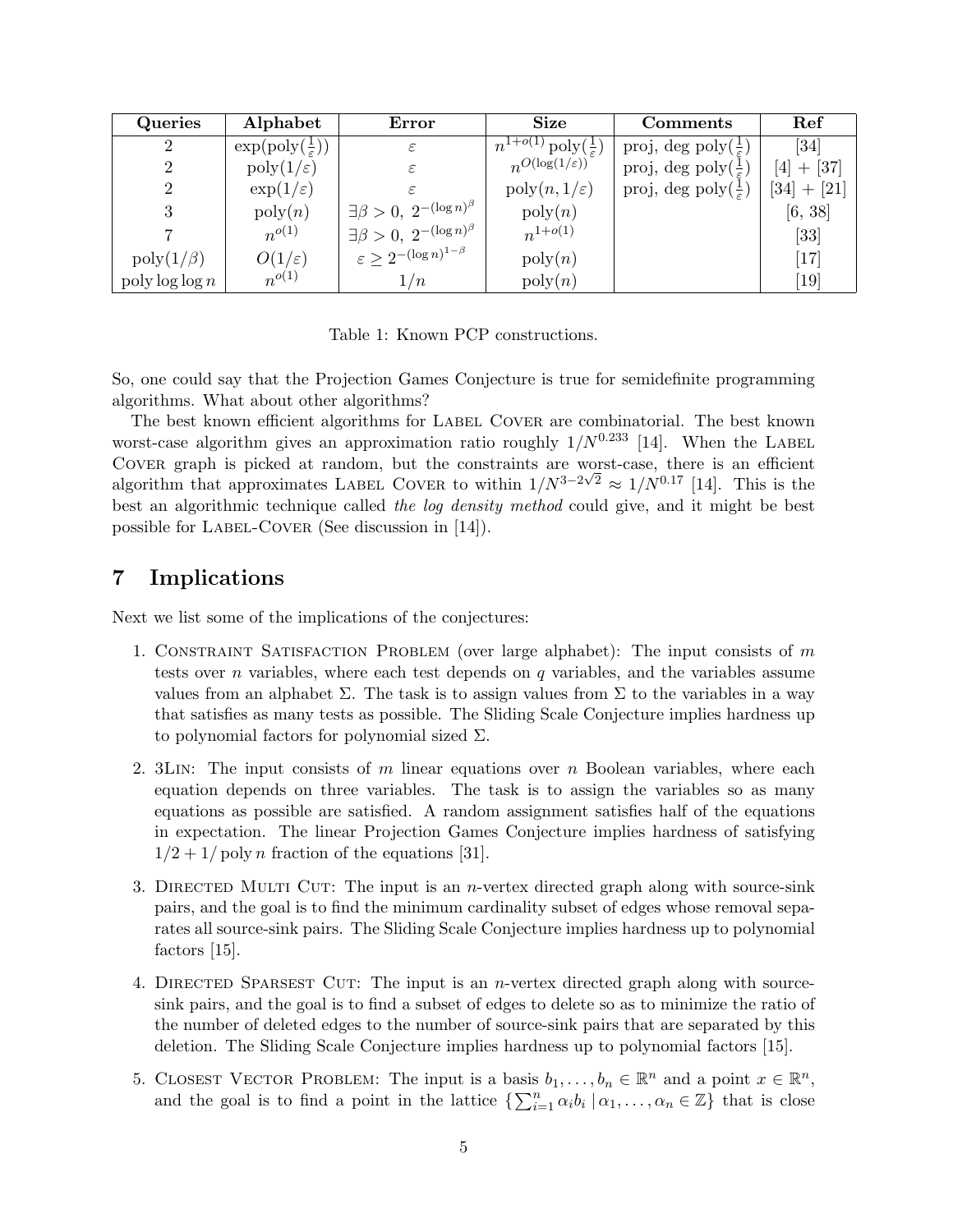to  $x$  in  $\ell_2$  norm. The Projection Games Conjecture implies hardness up to polynomial factors [3, 27].

- 6. NEAREST CODEWORD PROBLEM: The input is an  $n \times k$  matrix A over a finite field  $\mathbb F$ and a word  $w \in \mathbb{F}^n$ . The goal is to find the codeword  $Av$  for  $v \in \mathbb{F}^k$  that is closest in Hamming distance to w. The Projection Games Conjecture implies hardness up to polynomial factors [35].
- 7. SHORTEST VECTOR PROBLEM: The input is a basis  $b_1, \ldots, b_n \in \mathbb{R}^n$ , and the goal is to find a point in the lattice  $\{\sum_{i=1}^n \alpha_i b_i \mid \alpha_1,\ldots,\alpha_n \in \mathbb{Z}\}\)$  that is as small as possible in  $\ell_2$ norm. The Projection Games Conjecture implies hardness up to polynomial factors [35].
- 8. LEARNING HALFSPACE PROBLEM: The input is a set of linear inequalities in  $n$  variables, and the goal is to find an assignment to the variables that satisfies as many inequalities as possible. The Projection Games Conjecture implies hardness up to polynomial factors [35].

### 8 Approaches

In this section we survey natural approaches to proving or disproving Sliding Scale Conjectures.

#### 8.1 Error Reduction

One could prove the Sliding Scale Conjecture by decreasing the error of existing PCP verifiers. Parallel repetition is a natural method for decreasing the error without increasing the number of queries. Suppose that we start with a PCP in projection form<sup>2</sup> . The proof in the repeated PCP consists of all k-tuples of symbols of the original proof. The repeated verifier picks independently  $k$  randomness strings and performs the  $k$  tests by querying two  $k$ -tuples. There is vast literature ultimately showing that parallel repetition decreases the error from  $\varepsilon$  to roughly  $\varepsilon^{\Omega(k)}$  [23, 37, 25, 36, 21, 30, 13. However, the size is raised to a power  $k$ , and hence one typically uses parallel repetition only for constant k. If one could save in randomness and perform error reduction to polynomially small error while keeping the size polynomial, it would have proved the Projection Games Conjecture. Unfortunately, there are impossibility results for randomnessefficient parallel repetition: when the initial PCP has low degree [23] and for black box analyses of parallel repetition [32]. It is possible that error can be decreased in a randomness-efficient way for specially structured verifiers. An approach along these lines was suggested in [29].

#### 8.2 Alphabet reduction

If we could reduce the alphabet size of existing PCPs (e.g., [34]) without increasing other parameters (size and number of queries) substantially, we could prove the Sliding Scale Conjecture. In error correcting codes, one can decrease alphabet by an idea called concatenation: replace each alphabet symbol with an encoding of it over a smaller alphabet. This so-called "inner" encoding can be less efficient than the original, so-called "outer" code, since it is applied on shorter strings. While being much more involved, there is an analogous operations on PCPs, called composition [5], which is key to almost all PCP constructions. Unfortunately, existing

<sup>2</sup>Parallel repetition of PCPs in projection form is well understood and useful for hardness of approximation since parallel repetition preserves projection form. Giving similarly strong analyses of parallel repetition of verifiers with more than two queries is an interesting open problem.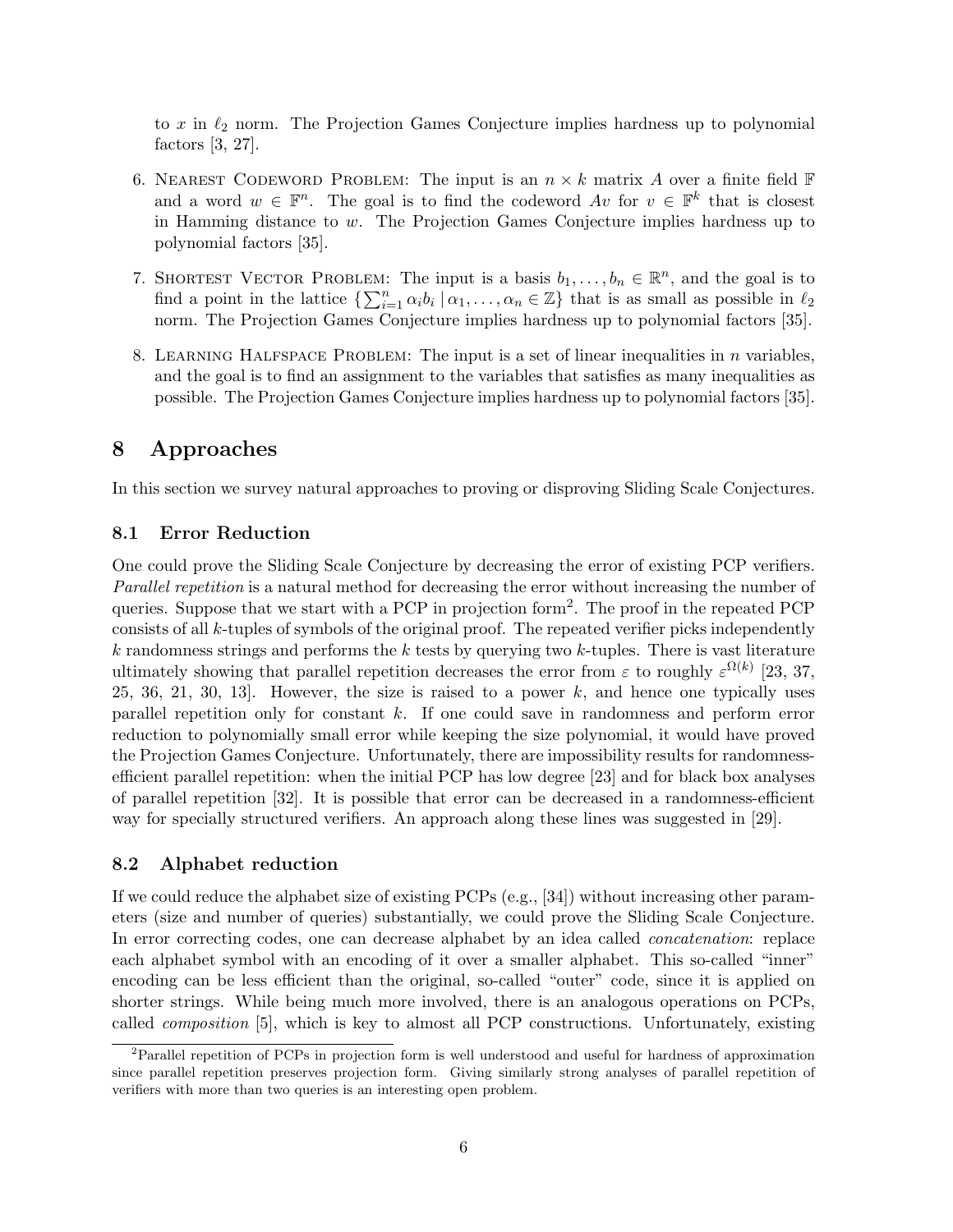composition methods either increase the number of queries [5] or work in the regime of error close to 1 [12, 20] or use alphabet that – while independent of  $n -$  is exponentially large in  $1/\varepsilon$  [34, 18].

#### 8.3 Sub-sampling

Sub-sampling is the idea of decreasing the randomness by sampling a small subset of the proof symbols and only performing the tests that query them. This idea works for dense PCPs (where verifier tests involve a large fraction of all q-tuples of proof symbols), but dense PCPs have efficient algorithms [2, 9, 1].

#### 8.4 Linear size PCP

One can attempt to prove a weaker version of the Projection Games Conjecture, which shows a mildly sub-exponential reduction from SAT to LABEL COVER, rather than polynomial time reduction (this in turn rules out polynomial time algorithms for LABEL COVER under the assumption that Sat requires exponential time). The weaker version would follow from PCP verifiers that achieve constant error using only  $r = \log n + O(1)$  random bits, a notorious open problem in PCP [16].

#### 8.5 Locally Decode/Reject Codes

It suffices to construct codes called locally decode or reject codes [34] with polynomially small error. Given a list of k-tuples of indices in  $\{1,\ldots,n\}$ , such codes encode words  $w \in \{0,1\}^n$ in a way that enables the decoding of  $k$ -tuples of bits from the original word. The decoder is allowed to make  $O(1)$  queries to the purported codeword, and should either decode random k bits from the list or reject. The decoder always returns correct k bits for legal codewords. There is probability at most  $\varepsilon$  (over the choice of k bits and over the randomness of the decoder) that the decoder does not reject yet returns  $k$  bits that do not correspond to a list decoding. To prove the Sliding Scale Conjecture, one needs to accommodate  $k = \log n$ .

#### 8.6 Approximation Algorithms

If one wishes to disprove the Sliding Scale Conjecture, perhaps a good starting point would be to disprove the more ambitious Projection Games Conjecture, or – yet easier – approximate DENSEST K-SUBGRAPH to within  $n^{o(1)}$ . In DENSEST K-SUBGRAPH the input is an undirected graph of size  $n$  and the goal is to find a dense sub-graph of size  $k$ . The connection between DENSEST K-SUBGRAPH and LABEL COVER is as follows: Consider the *label extended graph* of a LABEL COVER instance, that is, the graph where each vertex  $x \in X$  is replaced with vertices  $(x, a)$  for  $a \in \Sigma_X$  corresponding to the different assignments to x, and each vertex  $y \in Y$  is replaced with vertices  $(y, b)$  for  $b \in \Sigma_Y$  corresponding to different assignments to y. Connect  $(x, a)$  and  $(y, b)$  if  $e = (x, y) \in E$  and  $f_e(a) = b$ . Set  $k = |X \cup Y|$ . LABEL COVER focuses on the density of sets that take at most one vertex  $(v, \cdot)$  for every  $v \in X \cup Y$ .

# 9 More Open Problems

We mentioned a large number of open problems throughout the column. Several additional ones are: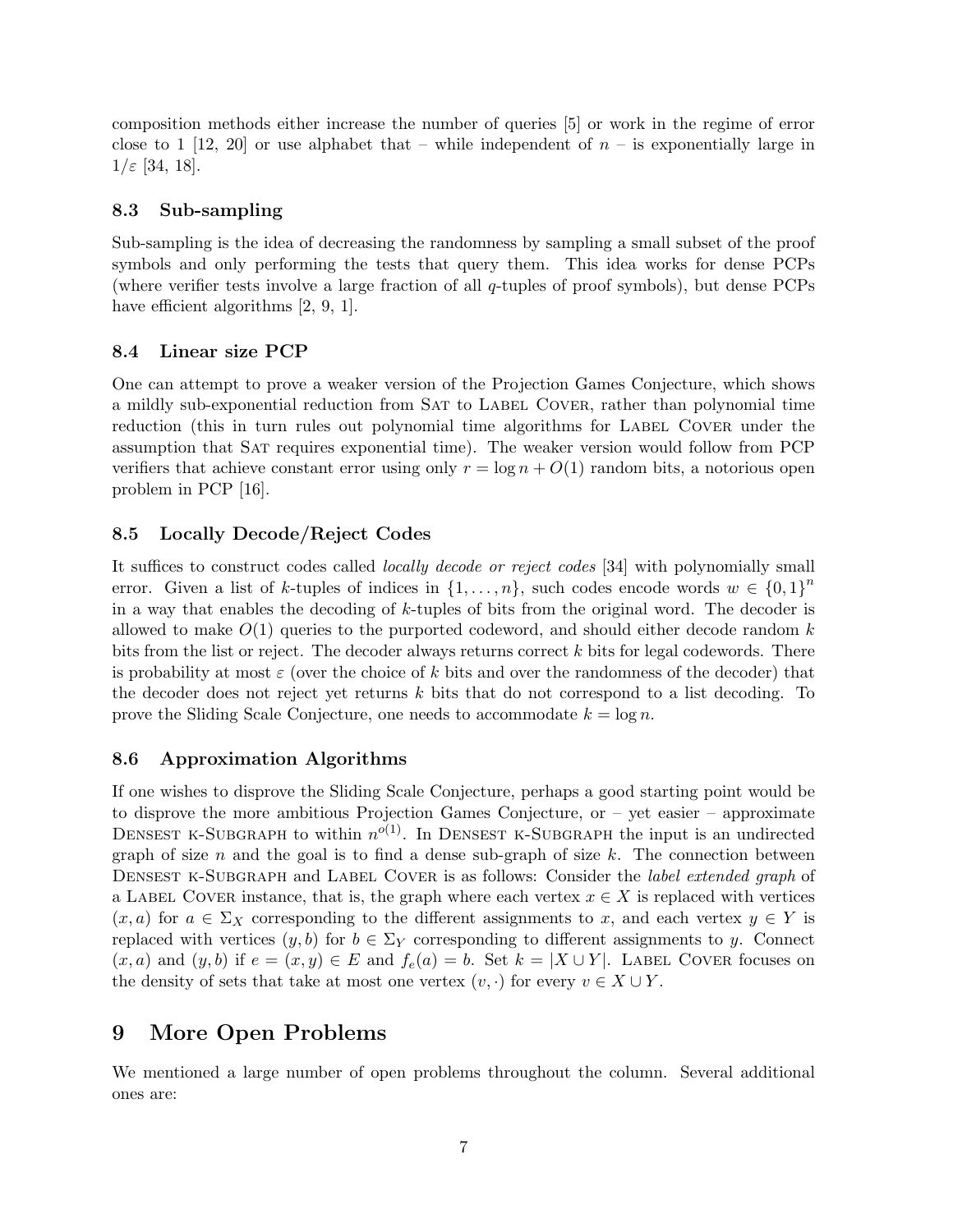- Prove more implications of the conjectures, e.g., to CLIQUE and to understanding approximation near the threshold, generalizing the result for 3Lin in Section 7 to other problems.
- Which hardness of approximation results are equivalent to (rather than just implied by) the conjectures? (Among the implications listed in Section 7 we only know equivalence for CONSTRAINT SATISFACTION PROBLEM with polynomial-sized alphabet).
- Design approximation algorithms for linear projection games.

### References

- [1] S. Aaronson, R. Impagliazzo, and D. Moshkovitz. AM with multiple merlins. In Computational Complexity Conference, 2014.
- [2] N. Alon, W. F. de la Vega, R. Kannan, and M. Karpinski. Random sampling and approximation of MAX-CSPs. J. Comput. Sys. Sci., 2(67):212–243, 2003.
- [3] S. Arora, L. Babai, J. Stern, and Z. Sweedyk. The hardness of approximate optima in lattices, codes, and systems of linear equations. Journal of Computer and System Sciences, 54(2):317–331, 1997.
- [4] S. Arora, C. Lund, R. Motwani, M. Sudan, and M. Szegedy. Proof verification and the hardness of approximation problems. Journal of the ACM, 45(3):501–555, 1998.
- [5] S. Arora and S. Safra. Probabilistic checking of proofs: a new characterization of NP. Journal of the ACM, 45(1):70–122, 1998.
- [6] S. Arora and M. Sudan. Improved low-degree testing and its applications. Combinatorica, 23(3):365–426, 2003.
- [7] L. Babai, L. Fortnow, L. A. Levin, and M. Szegedy. Checking computations in polylogarithmic time. In Proc. 23rd ACM Symp. on Theory of Computing, pages 21–32, 1991.
- [8] L. Babai, L. Fortnow, and C. Lund. Nondeterministic exponential time has two-prover interactive protocols. Computational Complexity, 1:3–40, 1991.
- [9] B. Barak, M. Hardt, T. Holenstein, and D. Steurer. Subsampling mathematical programs and average-case complexity. In In Proc. ACM-SIAM Symp. on Discrete Algorithms (SODA), pages 512–531, 2011.
- [10] M. Bellare, O. Goldreich, and M. Sudan. Free bits, PCPs, and nonapproximability towards tight results. SIAM Journal on Computing, 27(3):804–915, 1998.
- [11] M. Bellare, S. Goldwasser, C. Lund, and A. Russell. Efficient probabilistically checkable proofs and applications to approximations. In Proc. 25th ACM Symp. on Theory of Computing, pages 294–304, 1993.
- [12] E. Ben-Sasson, O. Goldreich, P. Harsha, M. Sudan, and S. Vadhan. Robust PCPs of proximity, shorter PCPs, and applications to coding. *SIAM Journal on Computing*, 36(4):889– 974, 2006.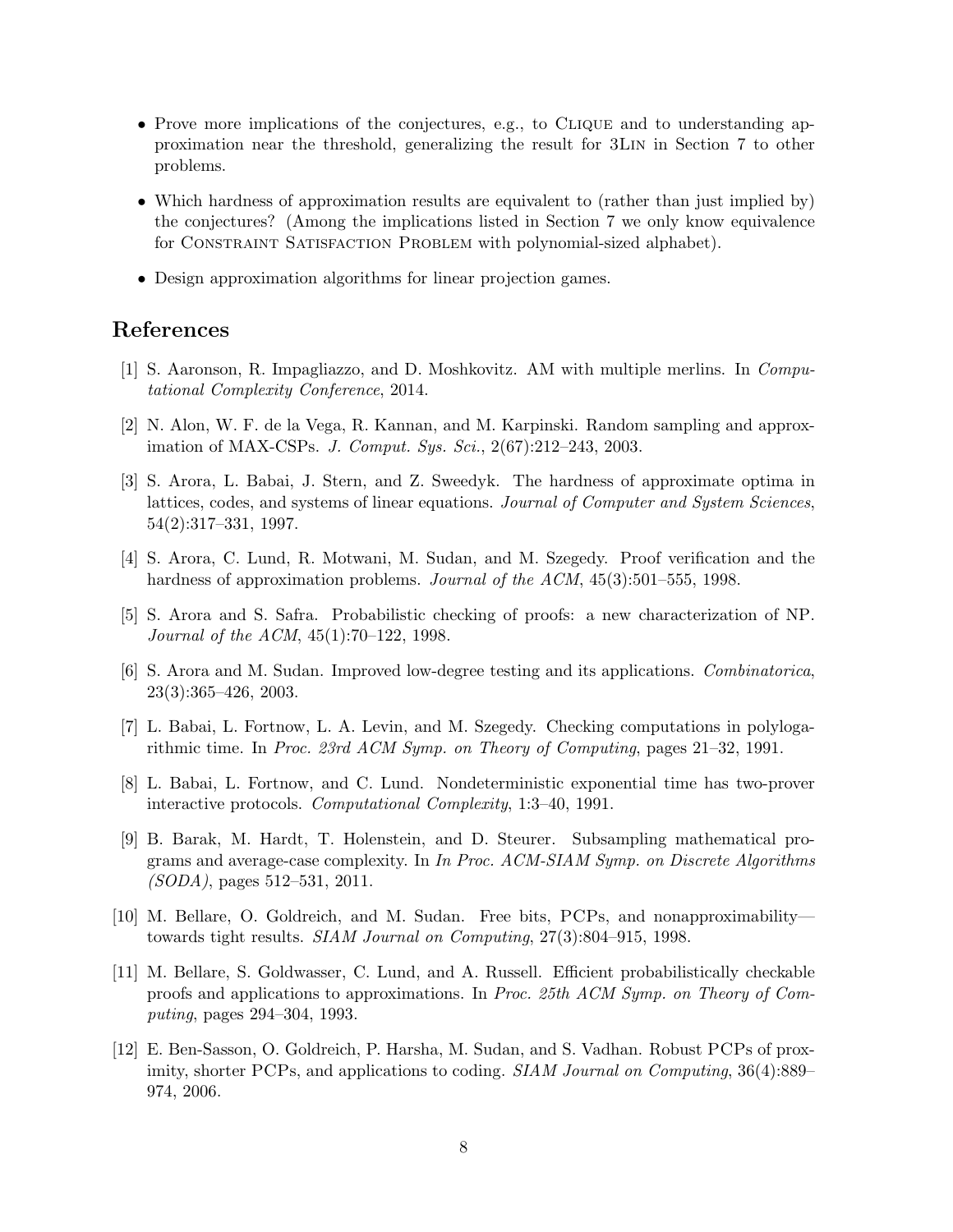- [13] M. Braverman and A. Garg. Small value parallel repetition for general games. In Proc. 47th ACM Symp. on Theory of Computing, 2015.
- [14] E. Chlamtac, P. Manurangsi, D. Moshkovitz, and A. Vijayaraghavan. Approximation algorithms for label cover and the log-density threshold. In Proc. of the 28th Annual ACM-SIAM Symposium on Discrete Algorithms, 2017.
- [15] J. Chuzhoy and S. Khanna. Polynomial flow-cut gaps and hardness of directed cut problems. Journal of the ACM, 56(2), 2009.
- [16] I. Dinur. Mildly exponential reduction from gap-3SAT to polynomial-gap label-cover. Technical report, ECCC TR16-128, 2016.
- [17] I. Dinur, E. Fischer, G. Kindler, R. Raz, and S. Safra. PCP characterizations of NP: Toward a polynomially-small error-probability. Computational Complexity, 20(3):413–504, 2011.
- [18] I. Dinur and P. Harsha. Composition of low-error 2-query PCPs using decodable PCPs. In Proc. 50th IEEE Symp. on Foundations of Computer Science, pages 472–481, 2009.
- [19] I. Dinur, P. Harsha, and G. Kindler. Polynomially low error PCPs with polyloglog n queries via modular composition. In Proc. 47th ACM Symp. on Theory of Computing, pages 267–276, 2015.
- [20] I. Dinur and O. Reingold. Assignment testers: Towards a combinatorial proof of the PCP theorem. SIAM Journal on Computing,  $36(4):975-1024$ ,  $2006$ .
- [21] I. Dinur and D. Steurer. Analytical approach to parallel repetition. In Proc. 46th ACM Symp. on Theory of Computing, 2014.
- [22] U. Feige, S. Goldwasser, L. Lovasz, S. Safra, and M. Szegedy. Interactive proofs and the hardness of approximating cliques. Journal of the ACM, 43(2):268–292, 1996.
- [23] U. Feige and J. Kilian. Impossibility results for recycling random bits in two-prover proof systems. In Proc. 27th ACM Symp. on Theory of Computing, pages 457–468, 1995.
- [24] J. Håstad. Some optimal inapproximability results. *Journal of the ACM*,  $48(4)$ :798–859, 2001.
- [25] T. Holenstein. Parallel repetition: Simplification and the no-signaling case. Theory of Computing, 5(1):141–172, 2009.
- [26] R. Impagliazzo and M. Paturi. Which problems have strongly exponential complexity? Journal of Computer and System Sciences, 63(4):512 – 530, 2001.
- [27] S. Khot. Inapproximability results for computational problems on lattices. In The LLL Algorithm, pages 453–473. 2010.
- [28] S. Khot. On the unique games conjecture (invited survey). In IEEE Conference on Computational Complexity, pages 99–121, 2010.
- [29] D. Moshkovitz. An approach to the sliding scale conjecture via parallel repetition for low degree testing. Technical Report 30, ECCC, 2014.